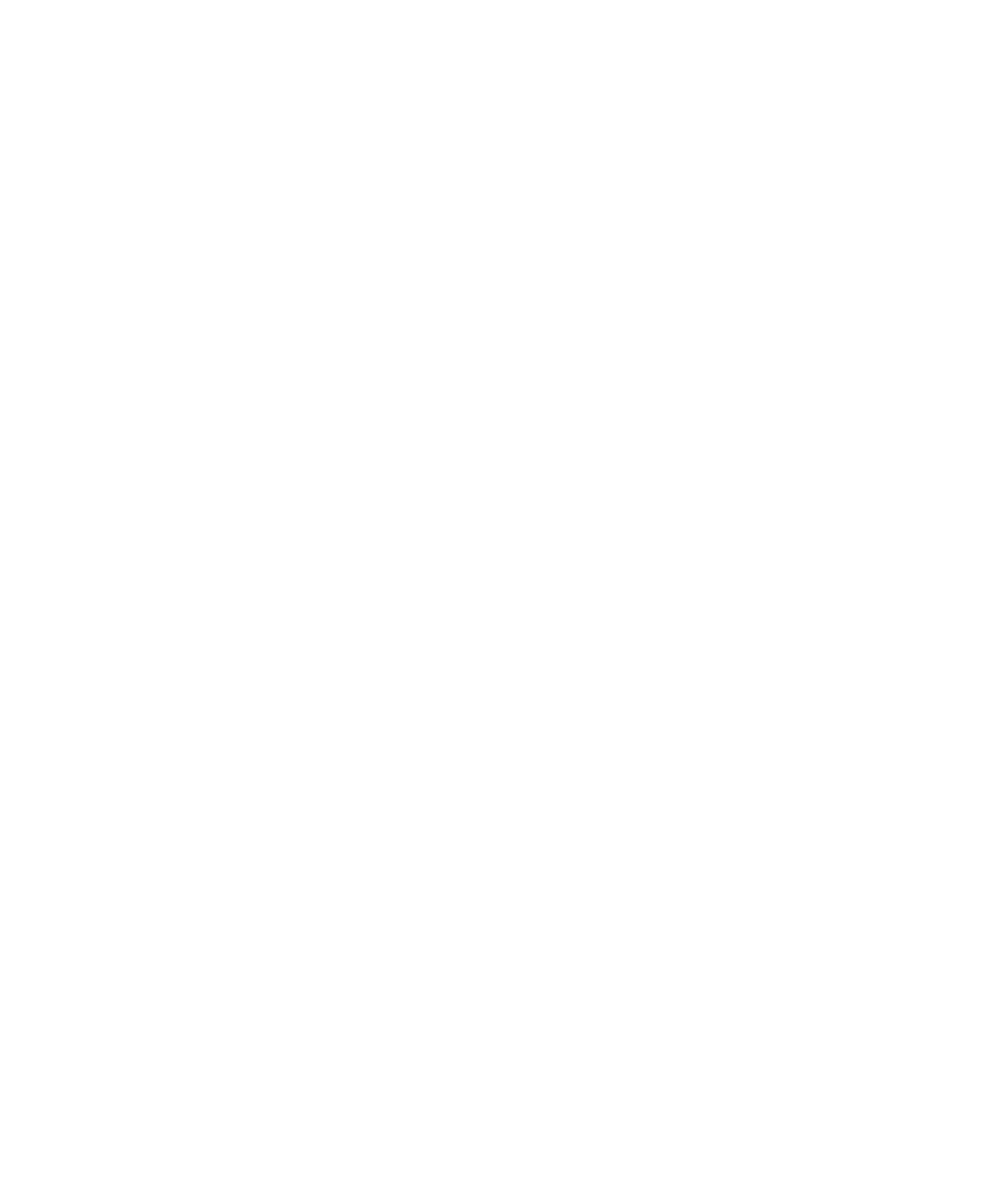WHEN THE OLD ROYCE APPLEGATE RANCH, southeast of the small community of Square Butte in Central Montana, changed hands in November 2013, the new owner had his ranch manager build some new barbed wire fence. At the entrance to the ranch, a laser-cut sheet metal sign was erected, depicting iconic Square Butte and bearing the ranch's new name, the Sandy Arrow Ranch. And then, after he'd taken a good, hard look at the ground beneath his feet, the ranch's owner, Eric Dillon, knew deep down that he had a lot more work to do.

WHEN THE OLD ROYCE APPLEGATE RANCH, southeast of the small community of Square<br>
2013, the new over that his ranch and the control of the ranch of the ranch of the control of the ranch of the parameter and the control of th The Sandy Arrow Ranch is comprised of approximately 20,000 acres of rangeland, grazing for the ranch's 500 mother cows. There are an additional 2,500 acres of farm ground, used for growing hay and dryland winter wheat. The northern part of the rangeland borders the Upper Missouri River Breaks National Monument. This is country where sagebrush and greasewood and native grasses thrive in the gumbo soil. Some of the ranch's hay ground — fields of sainfoin and improved grasses — lies along the cottonwood-lined banks of Arrow Creek. The balance of the farm ground lies to the north, on the Square Butte Bench.



**Clockwise from left:** The Sandy Arrow Ranch Charolais-cross cattle graze along Arrow Creek. • CEO of operations, Richard Leach (t) and owner Eric Dillion (right) sider a pile of compost in the ranch's "tea room." • Dillion studies a compost sample in the Sandy Arrow Ranch's soil lab. • Soil health begins at the microscopic level.

## Building a Ranch From the Ground Up THE SANDY ARROW RANCH PHOTOGRAPHY by Brian Mayer written by Tom groneberg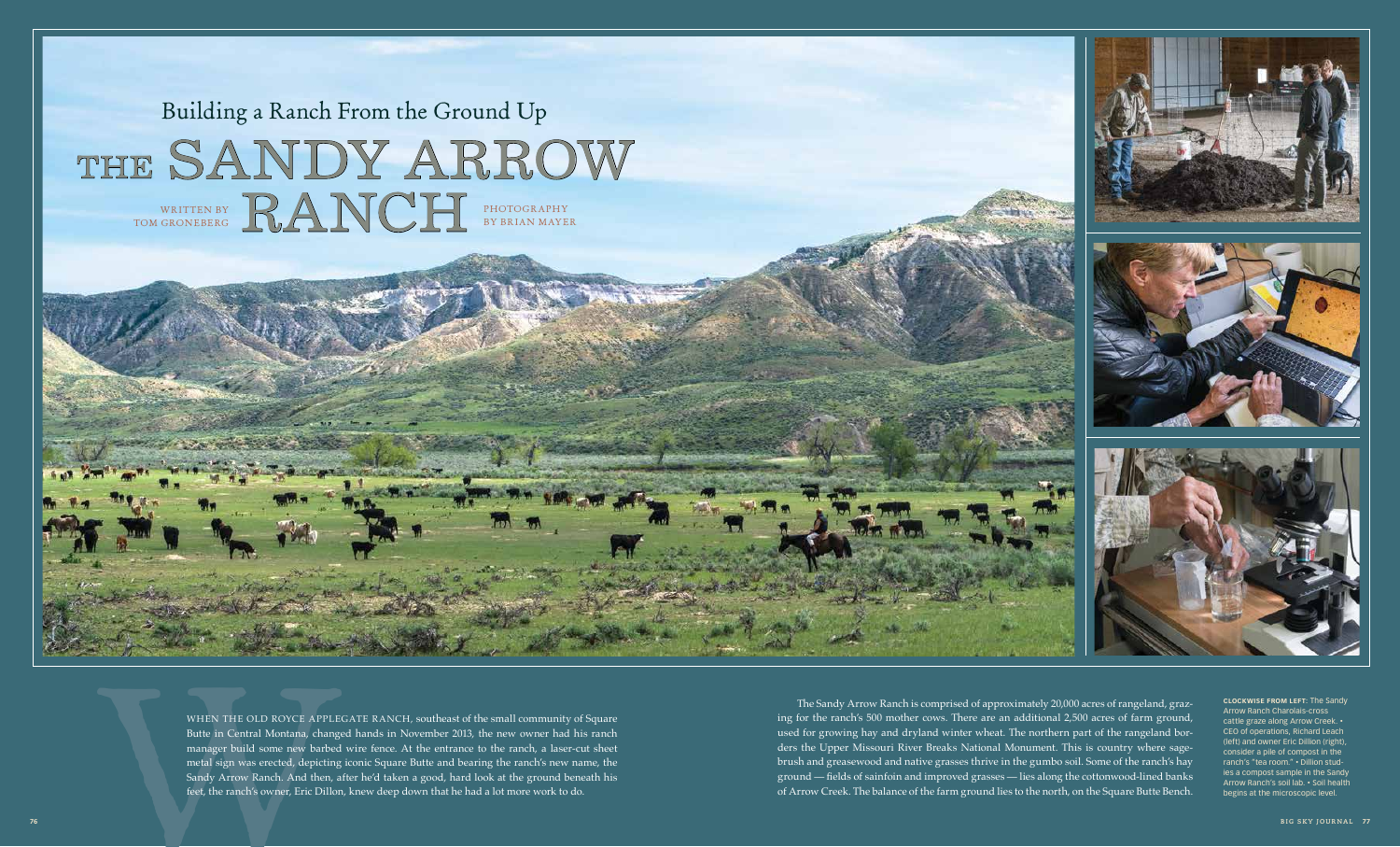fishing boats in Alaska while attending school. After graduate school, Dillon headed back west to Seattle, where he eventually founded Silver Creek Capital, a hedge fund that specializes in alternative investments. "Alternative" is an apt description of how Dillon approaches not only investing, but farming and ranching as well.

"When there are six adults looking at a truck stuck under a low bridge, I'm the kid saying 'Let the air out of the tires,'" says Dillon. "My 'let the air out of the tires' moment with farming came when I was standing in a field with my manager and I said, 'I don't understand it. It's July and there's bare dirt here. Explain this to me.' I said. It made absolutely no sense to me, I don't accept the answer of 'We've always done things this way.'"

"I've been here my whole life," says Dave Martin, "all 27 years of it." Martin is the manager of the Sandy Arrow Ranch, and he grew up on this land. His father, Mel, worked for the previous owner for more than two decades before Dillon bought the ranch. Martin has managed the Sandy Arrow for the last seven years, and it's obvious that this is his home, that this piece of ground is something that he takes great pride in.

In the huge metal shop, Martin discusses upcoming plans with Richard Leach, the ranch's CEO of operations. A fourth-generation Montanan, Leach says, "I played cowboys and Indians with my little brother in the Arrow Creek badlands growing up. This is home."

 Dillon determined that, with the help of these two men who have such long histories with this ground, he would fix the ranch's depleted soil.

 Leach, with his beard and ponytail, is a craftsman, having spent 30 years in the construction trade. And he is still in the building business, but now he builds soil instead of houses. When asked what surprised him most about the whole project, Leach responds dryly, "The whole project."

So what, exactly, is the whole project? It is composed of a number of steps. First was completing a final tillage of the farm ground. Then in the fall of 2016, the ranch went "cold turkey" and did away with chemical herbicides.



**FAR LEFT:** Winter wheat flourishes on the Square Butte bench. **Above:** Eric Dillon, owner of the Sandy Arrow Ranch, is working toward a more pristine vision of the landscape. **BELOW:** Richard Leach sits at the controls of a high-capacity compost turner.

 Next, they needed to address the issue of the damaged soil. For this, Dillon hired soil experts Elaine Ingham and Molly Haviland. Ingham is a highly-sought after soil scientist who has developed soil-building projects on large scales across the globe, from a 12,000-acre vegetable farm in South Africa to commercial citrus groves in Florida. Ingham and Haviland came up with a plan for turning the Sandy Arrow Ranch's sterile dirt into healthy soil.

 Healthy soil isn't just dirt, it's a complex balance of soil and organic matter, and billions of microbes. The microbes are composed of countless species of bacteria, fungi, protozoa, and nematodes. Any good organic gardener knows the value of compost, and what Ingham and Haviland proposed was composting on a massive scale. In its most basic sense, composting is the process of turning organic



SS ( This is one of the most serious operations I've ever had the opportunity to work with. If we can get the system down, there's a real opportunity here. We're trying to put a scientific basis behind what we're doing instead of just doing it on hearsay, so that we can prove it works." **— Richard Leach**

matter into black soil through the addition of bacteria and other microorganisms. It helps to think about making compost like you're making sourdough bread. Instead of flour and sugar, the Sandy Arrow's raw ingredients start with eight parts old grass hay and straw bought from local farmers. To this they add two parts manure hauled in from the Deerfield Hutterite Colony's dairy, and finely-chopped high-nitrogen alfalfa and sainfoin. An active ingredient — like yeast — needs to be added to break down the organic matter. This inoculate is made of pure soil that hasn't been treated by chemicals; some of this mix even came from the top of Square Butte itself. Add water, up to 10,000 gallons a day. Add oxygen by turning the windrows with a specialized compost turner. The compost pile heats naturally to about 160 degrees and it begins a slow cook. When all of the compostable material is done being acted on by the microbes, the pile cools down and it is ready to be spread on the fields. Like sourdough starter, some of the compost is held back and used as the active ingredient for the next batch

 Here, dryland wheat is grown as it has been since the time this area was first settled a century ago. After a few good crops were harvested during the homesteading era, wheat yields began to decline as the nutrients were stripped from the ground. Dryland farmers began fallowing their fields, giving the soil a year off to recoup between plantings. But in order to keep weeds from invading the bare ground, farmers tilled the fallow fields and — more recently — they applied herbicides to control invasive weeds. On the Sandy Arrow Ranch, the constant cycle of tillage and chemical applications had basically sterilized the ground. Dillon was shocked to learn that the land under his feet wasn't made up of healthy soil, it was just dirt.

With his mop of blond hair and his rugged build, Dillon might remind you of Robert Redford, if Redford had gotten his MBA from Rutgers and pursued investment instead of acting. Dillon grew up on the water in Anacortes, Washington, and spent eight summers working on commercial